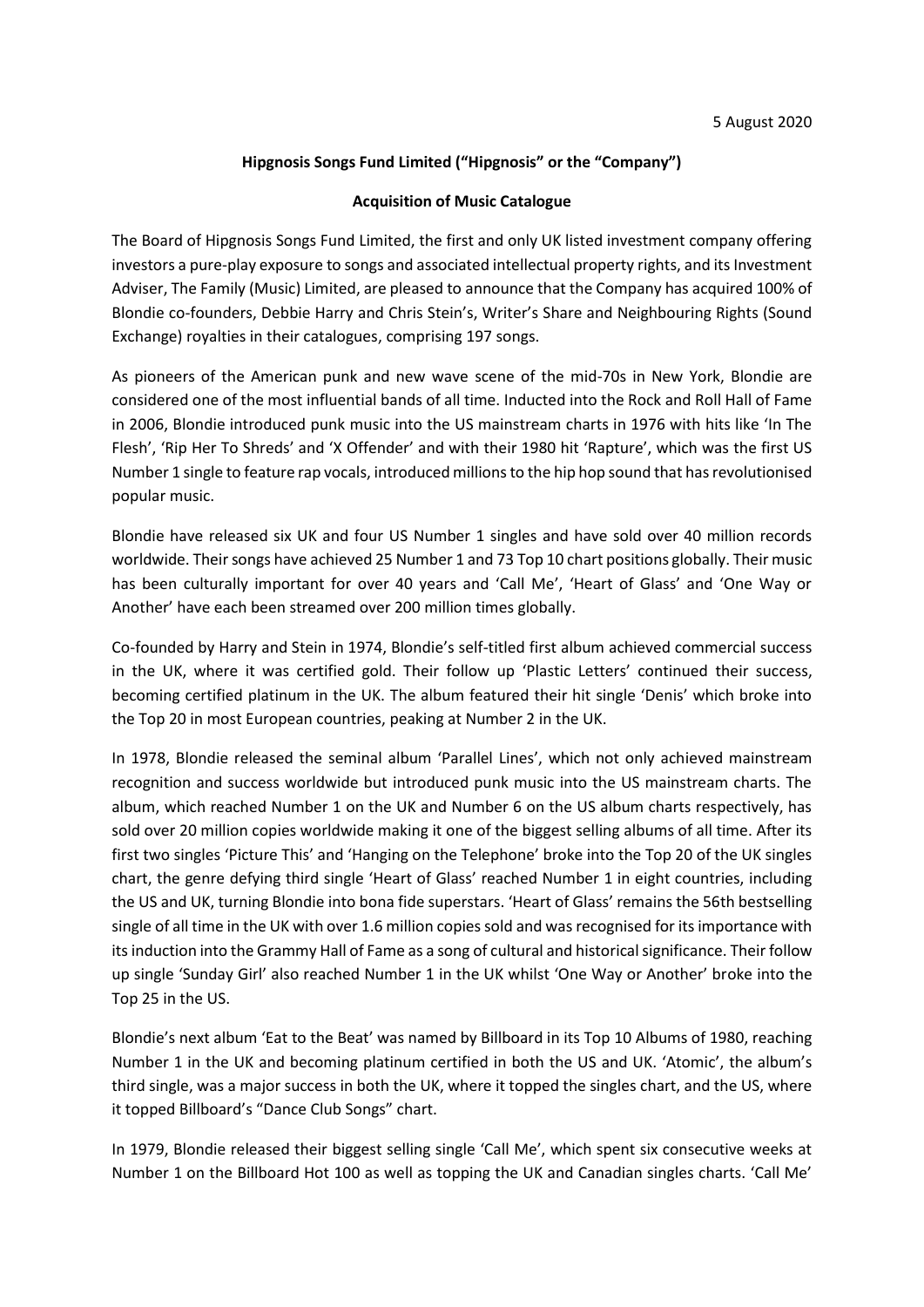was named as Number 57 on Billboard's "All Time Top 100" and was nominated for both a Grammy Award and a Golden Globe as the theme song to the 1980 film "American Gigolo".

Also in 1980 Blondie released their fifth album 'Autoamerican' which was certified platinum and reached the Top 10 in both the US and UK. The album included Blondie's UK and US Number 1 'The Tide is High' and the highly influential 'Rapture' featuring an extended rap verse making it the first US Number 1 to include rap vocals.

After re-uniting in 1999, Blondie released their UK Number 3 album 'No Exit' with its lead single 'Maria' debuting at Number 1 in the UK singles chart. This made Blondie the first act to have UK Number 1s in the 70s, 80s and 90s. Blondie have continued to release new music with their 10th studio album 'Pollinator', released in 2017, reaching Number 4 in the UK and Number 1 on the UK Independent Albums chart.

Blondie have released three UK or US platinum certified compilation albums including their 1981 'Best of Blondie' which is 2x platinum certified in both the US and UK and charted at Number 4 in the UK.

Debbie Harry has also had a successful career as a solo artist releasing five studio albums. Her first solo album 'Koo Koo', which was co-produced by Advisory Board member Nile Rodgers, reached Number 6 in the UK while 'Rockbird' included the UK Top 10 single 'French Kissin' in the U.S.A.'. In 2019 Debbie Harry became a bestselling author with the release of her memoir 'FACE IT'.

Chris Stein is also an acclaimed photographer who has been documenting New York City since the late 1960's. He has published two distinguished books with prestigious publisher Rizzoli; 'Negative: Me, Blondie And The Advent Of Punk' in 2014 and 'Point Of View: Me, New York And The Punk Scene' in 2018. He also founded Animal Records, signing Iggy Pop and The Gun Club, and produced the soundtrack to the seminal early Hip Hop movie 'Wild Style' which Rolling Stone has called "arguably the first great Hip Hop album!".

Debbie Harry and Chris Stein were represented by longtime manager Allen Kovac at 10th Street Management and lawyer Tim Mandelbaum at Fox Rothschild.

# **Merck Mercuriadis, Founder of Hipgnosis Songs Fund Limited and The Family (Music) Limited, said:**

"I have followed every move that Debbie and Chris have made since day one. Their singles have been not only massively successful but era and genre defining. Equally well they have made cultural albums of the greatest importance. No one should ever go anywhere without Blondie, Plastic Letters, Parallel Lines, my favourite Eat To The Beat or Autoamerican with them at all times. I am delighted to welcome Debbie, Chris and Allen to the Hipgnosis Family and look forward to working with them for years to come."

## **Debbie Harry and Chris Stein said:**

"We are so happy to be working with a progressive company. We are looking forward to the future with Hipgnosis' forward thinking team."

## **For further information, please contact:**

**The Family (Music) Limited** Tel: +44 (0)1481 742742